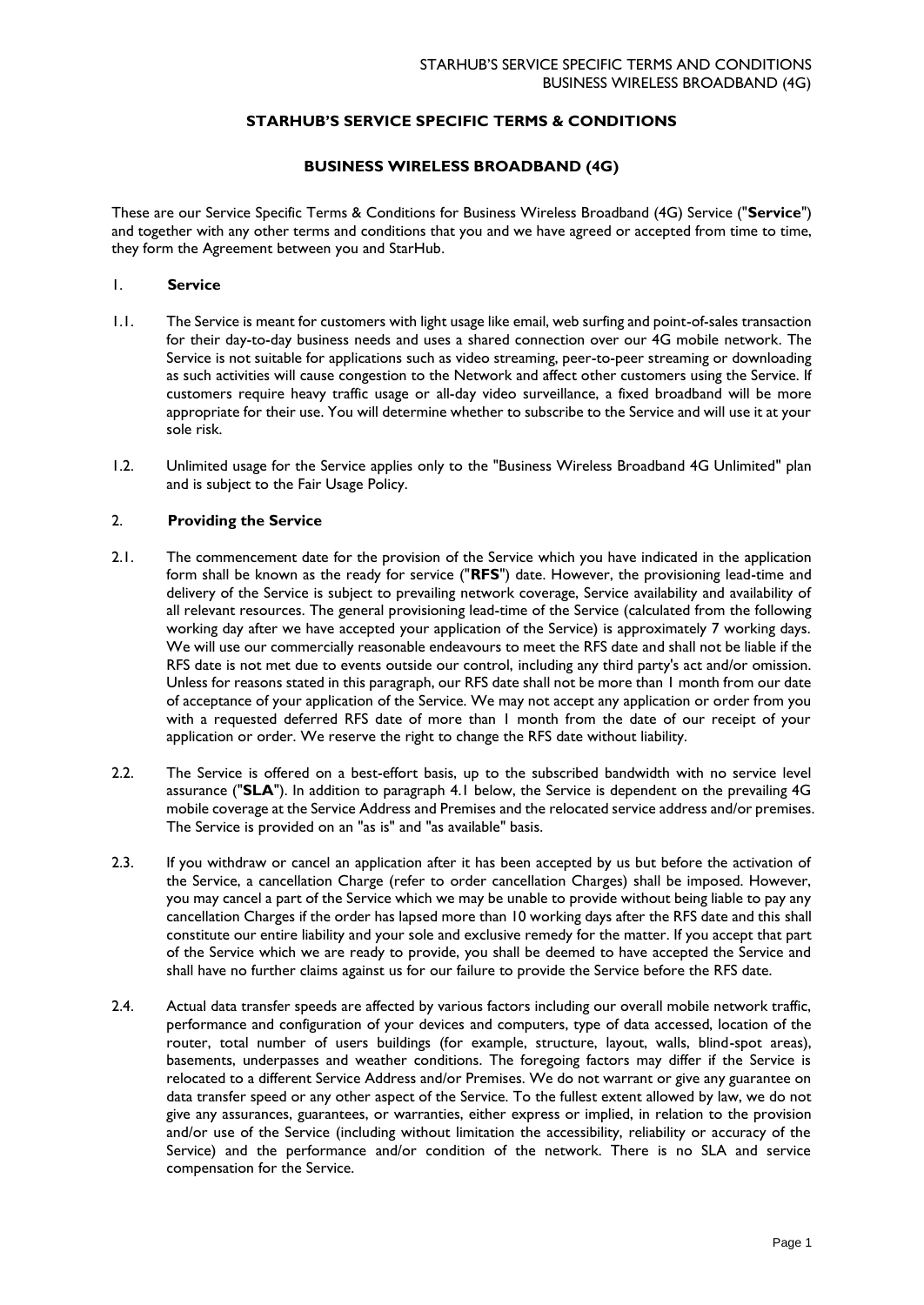- 2.5. You may request for the Service with 1 static IP address. You may subscribe to our default APN, and we will issue you with a static IP. Alternatively, you may subscribe to a Corporate APN with its range of IP addresses, and a corresponding Switched-Ethernet ("**SWE**") service so that the traffic from the router is directed to your desired destination IP address. There will be separate charges on the Corporate APN and SWE services.
- 2.6. For the Dynamic IP Package, DHCP & NAPT will be enabled with dynamic IP address. For the Static IP package, DHCP & NAPT will be disabled with static IP address.
- 2.7. We are responsible for providing the network connection up to the wireless router provided by us. The device should be within reach of an electrical power source to be provided by you. During Service activation, we will test the connectivity and show you that the connectivity is active before handing over the Service to you. The Service shall be deemed accepted after it has been shown that the connectivity is active.
- 2.8. Our business hours are from 9am to 6pm, Monday-Friday (excluding public holidays). You may request for installation or relocation works to be carried out outside our business hours. In such case, we shall impose an additional one-time Charge of S\$246.10 (with GST) per order/ circuit, or such other Charge as we may notify you from time to time. This Charge will still be imposed if you cancel or postpone an appointment less than 2 hours from the scheduled appointment time, or if you fail to grant us access or be present at the scheduled appointment time for our field engineers ("**FE**"), representatives, agents and/or contractors to carry out the necessary works.
- 2.9. We are not able to support any third party services or equipment which you may connect to the router. You will need to engage your own IT vendor to set up, maintain and troubleshoot any issues related to the third party equipment and/or services. We will not be able to assist in providing any support to your third party equipment and/or services or configuration on the router to support your third party equipment and/or services. If the router is to be replaced (e.g. due to router fault or obsolescence), you should arrange for your third party service provider to be present with our FE (or representative, agent and/or subcontractor) when he is on-site to reconfigure the third party services to connect to the new router to avoid any disruptions to your operations. We will not be liable for any charges, losses and/or damages which may result from the router replacement.
- 2.10. We provide the rental of wireless router/hardware as part of the Service. You shall be responsible for the hardware in your possession. You shall house and use the hardware according to the device user guide given to you and our instructions. Replacement for loss and/or damage to the hardware is chargeable (refer to replacement of lost or damaged hardware Charges). You may contact our technical service support helpdesk if you face any hardware related issues.
	- 2.10.1. You have the option to manage the router yourself. In such an instance, please request for the router password to be released to you (in the "Router Password Managed by" section of the application form). Our FE (or representative, agent and/or subcontractor) will provide you the password during the installation.
	- 2.10.2. You may also choose not to use the StarHub-issued router. In this case, we will not be able to configure your router or provide support for any issue related to it. You will be solely responsible for the management of the router.

### 3. **Minimum Period of Service**

- 3.1 The initial Minimum Period of Service for the Service is 12 continuous months (or such other period as may be agreed by us and stated in the application form) from the commencement date as determined in accordance with paragraph 2.1 above. Upon the expiry of the initial Minimum Period of Service, the Service will be renewed automatically on a monthly basis unless either party gives the other party at least 30 days' written notice of termination prior to the expiry of the then current period.
- 3.2 In computing whether or not you have fulfilled the Minimum Period of Service, any period for which the Service is suspended or ceased will not be counted. If the Service is suspended or ceased and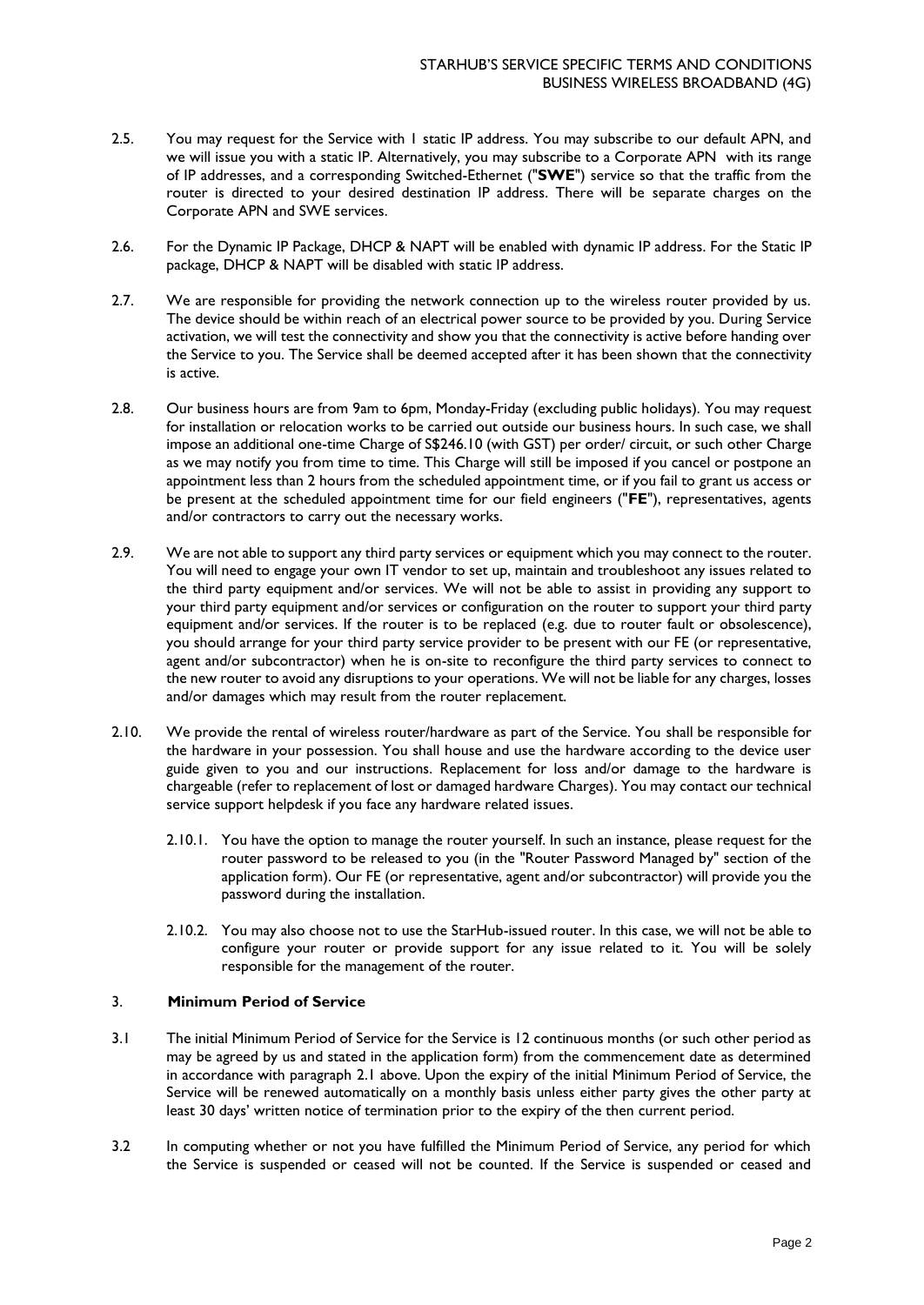subsequently reactivated, the Minimum Period of Service will be automatically extended by such period of suspension or cessation.

3.3 If we agree to any changes to the Service as requested by you (including any upgrade to the Service) or the renewal of the Service, we are entitled to require the Minimum Period of Service to be recommenced from the date the Service is changed or renewed.

### **4. Using the Service**

- 4.1 To ensure that the activities of some users do not impair the ability of our customers to have access to reliable services, Business Wireless Broadband 4G 30GB/100GB/Unlimited plans are conditional on fair usage for your business use only and are capped at 10GB per day ("**Fair Usage Policy**"). If you exceed 10GB at any point in the day, we may impose a speed limit of 1 Mbps. The speed limit will be lifted on the following day.
- 4.2 The Service can support up to 20 concurrent users or devices. The standard wireless router supplied by us provides Wi-Fi access. Wireless signals are sensitive to different types of interference unlike wired networks. Factors affecting wireless network connection include physical objects such as walls, 2.4GHz frequency interference from cordless phones, microwave ovens, other Wi-Fi routers, shared Wi-Fi bandwidth among users, distance and location from Wi-Fi router, mixed network (802.1.1b/g/n/ac) or compatibility issues with some devices/ laptops/ tablets due to the type of chipset used.

## **5. Technical Support**

4.3 We provide all-day technical service support. Where necessary, we may dispatch a FE (or representative, agent and/or subcontractor) on-site to troubleshoot the issue as soon as we can. The provision of onsite support is subject to available resources. However, you must pay us our prevailing on-site support Charges (refer to field engineer on-site Charges) if we establish that the fault does not lie with us, our network and/or the hardware supplied by us.

### **6. Promotional Packages**

6.1 Promotional rates are applicable for a limited period of time only. At the end of the contract term, the promotional rates shall not apply and the rates shall revert to our prevailing rates (i.e. non-promotional rates). Please contact your StarHub account manager or our business helpdesk for renewal of contract matters.

# **7. Network Management**

7.1 You confirm that you have read, understood and agree to our mobile network management policy, which may be found at [http://www.starhub.com/personal/support/mobile/network-management](https://www.starhub.com/personal/support/services-and-plans/mobile-network/management.html)[mobile.html](https://www.starhub.com/personal/support/services-and-plans/mobile-network/management.html) or such other link as we may notify you from time to time.

### **8. Billing and General Charges**

- 8.1 The Service will be identified or itemised as "EnterpriseWeb Service" in our bills to you.
- 8.2 The following are our general Charges that may be levied against you:

| <b>Description</b>                                                            | <b>Charges</b>                                                                 |
|-------------------------------------------------------------------------------|--------------------------------------------------------------------------------|
| Data<br><b>Excess</b><br>Local<br>Charges (imposed beyond<br>data quota plan) | S\$8.56 per GB, with the excess local data bill<br>capped at S\$168 per month. |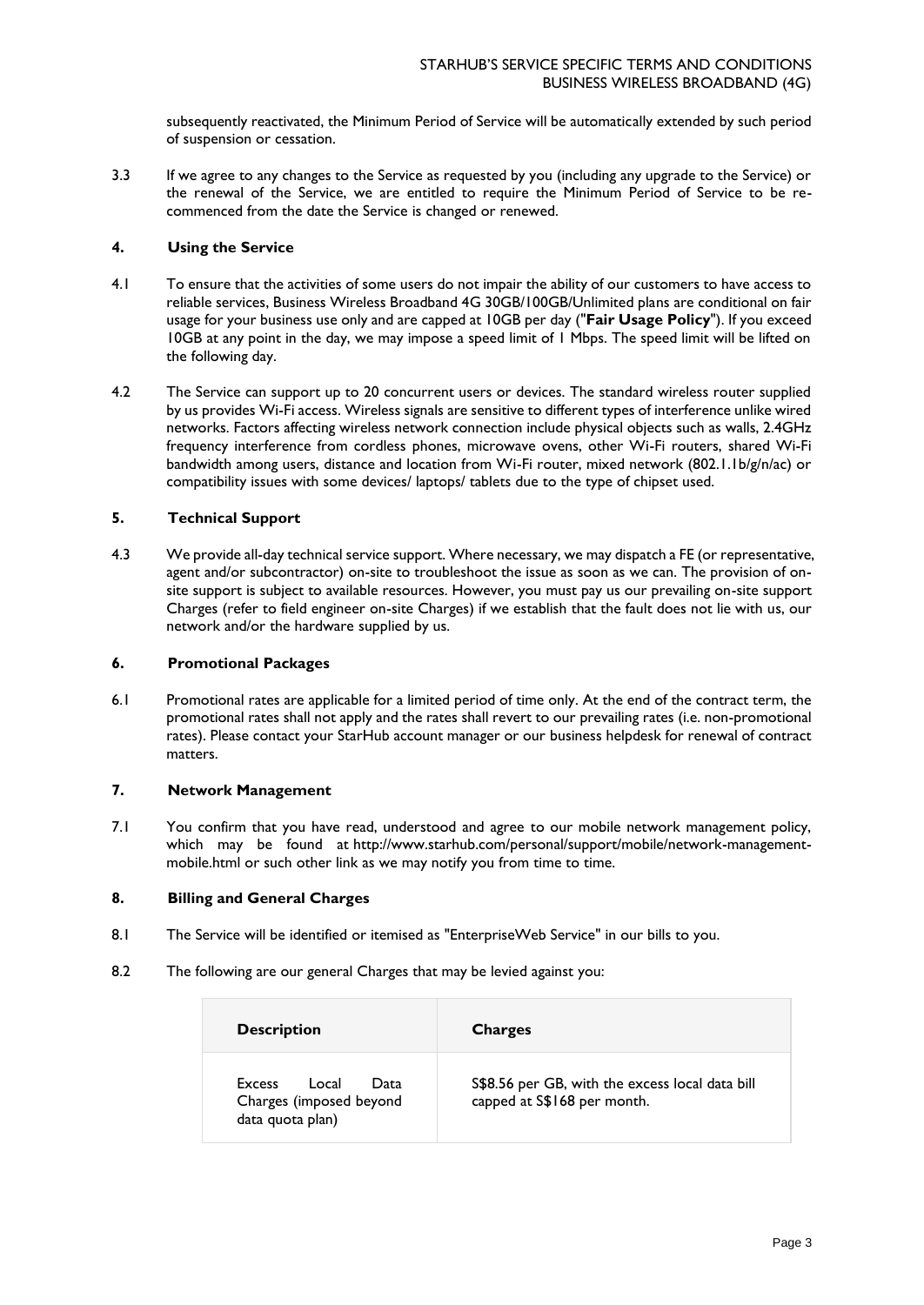### STARHUB'S SERVICE SPECIFIC TERMS AND CONDITIONS BUSINESS WIRELESS BROADBAND (4G)

| Cancellation<br>Order<br>Changes (Before service is<br>activated)                                                       | S\$535.00                                                                                                                                                                                                           |
|-------------------------------------------------------------------------------------------------------------------------|---------------------------------------------------------------------------------------------------------------------------------------------------------------------------------------------------------------------|
| <b>Relocation Charges</b>                                                                                               | S\$160.50                                                                                                                                                                                                           |
| Field Engineer (FE) On-<br>Charges<br>for<br>site<br>Installation or Relocation<br>Works After Business<br><b>Hours</b> | After business hours, on-site<br>charges:<br>S\$246.10.<br>Charges are still payable for cancellation or<br>postponement if FE has been dispatched (2<br>hours before appointment time) or have<br>arrived on site. |
| Field Engineer (FE) On-<br>site General Charges                                                                         | S\$160.50 for normal office hours<br>Business Hours: Mon- Fri, 8am to 5.30pm<br>(excluding public holidays)<br>For work after business hours, on-site charge<br>is S\$246.10.                                       |
| Transfer of Ownership or<br><b>Account Charges</b>                                                                      | S\$53.50 per Service transfer<br>No charges for merging of accounts under<br>the same entity.                                                                                                                       |
| Replacement of Lost or<br>Damaged<br>Hardware<br>(router or SIM card)<br>Charges                                        | On-site charges S\$160.50<br>Router charges S\$214.00<br>SIM card charges S\$37.45                                                                                                                                  |
| Reconnection<br>Charges<br>(from Suspension)                                                                            | S\$107.00 for 1st 90 calendar days of<br>suspension or part thereof.                                                                                                                                                |
| <b>Termination Charges</b>                                                                                              | S\$160.50                                                                                                                                                                                                           |

Unless otherwise stated, all the above Charges include GST. We reserve the right to add, remove or change any of the Charges from time to time without prior notice. Please procure written confirmation from us on the Charges that would apply to you.

Any excess data charges will be charged at S\$8.56/GB (incl. GST). The monthly excess data charge cap is set at S\$168/month (incl. GST) and is subject to the Fair Usage Policy.

# **9. Additional Charges**

9.1 You may relocate your Service. Relocation Charges shall apply (refer to relocation Charges), and your existing contract will continue. You may contact our StarHub business helpdesk for relocation.

### **10. Additions and Changes**